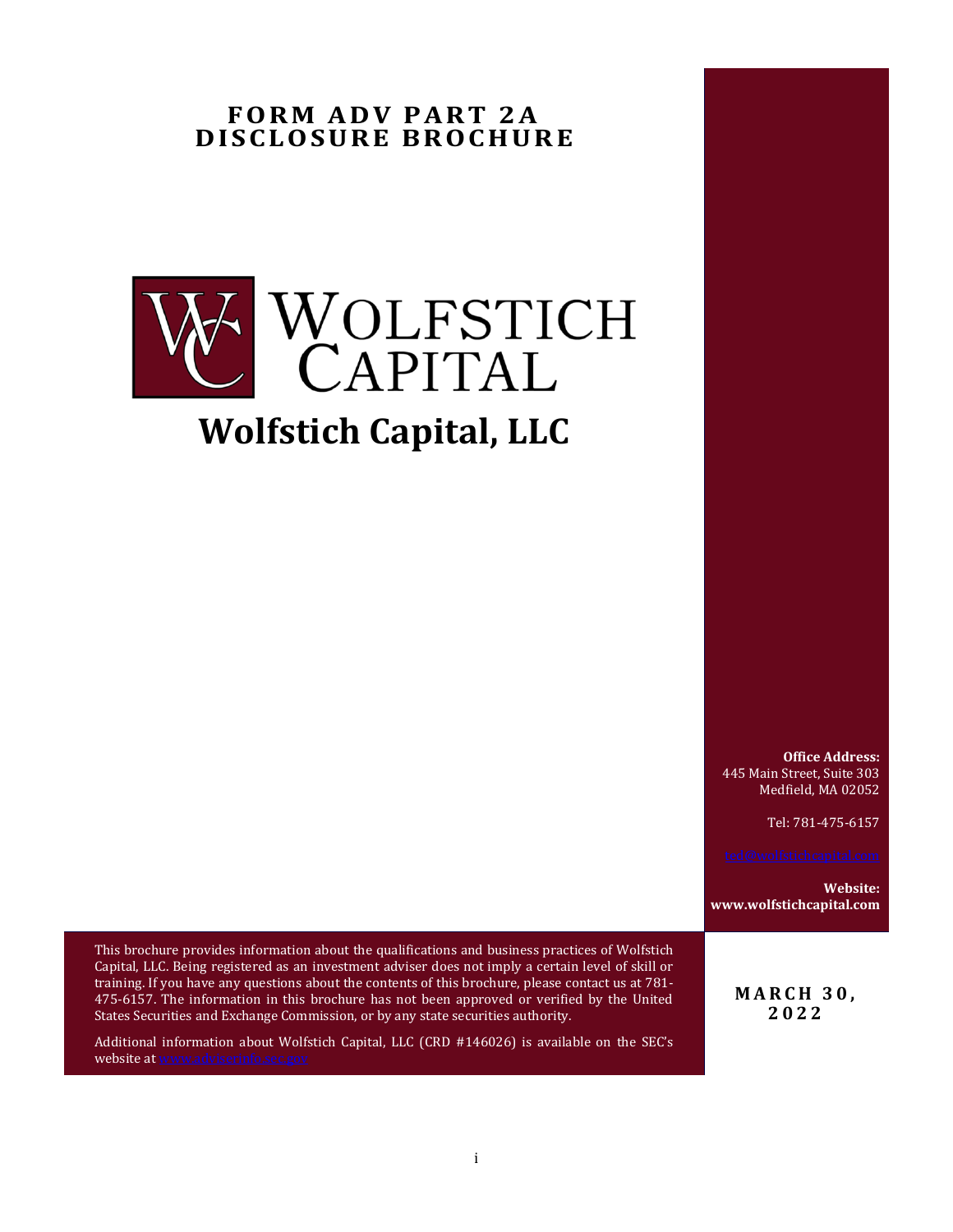# **Item 2: Material Changes**

# <span id="page-1-0"></span>**Annual Update**

The Material Changes section of this brochure will be updated annually or when material changes occur since the previous release of the Firm Brochure.

# <span id="page-1-1"></span>**Material Changes since the Last Update**

Since the last filing of this brochure on March 21, 2022, the following changes have been made:

• Item 5 - to update the example for fee calculation.

## <span id="page-1-2"></span>**Full Brochure Available**

This Firm Brochure being delivered is the complete brochure for the Firm.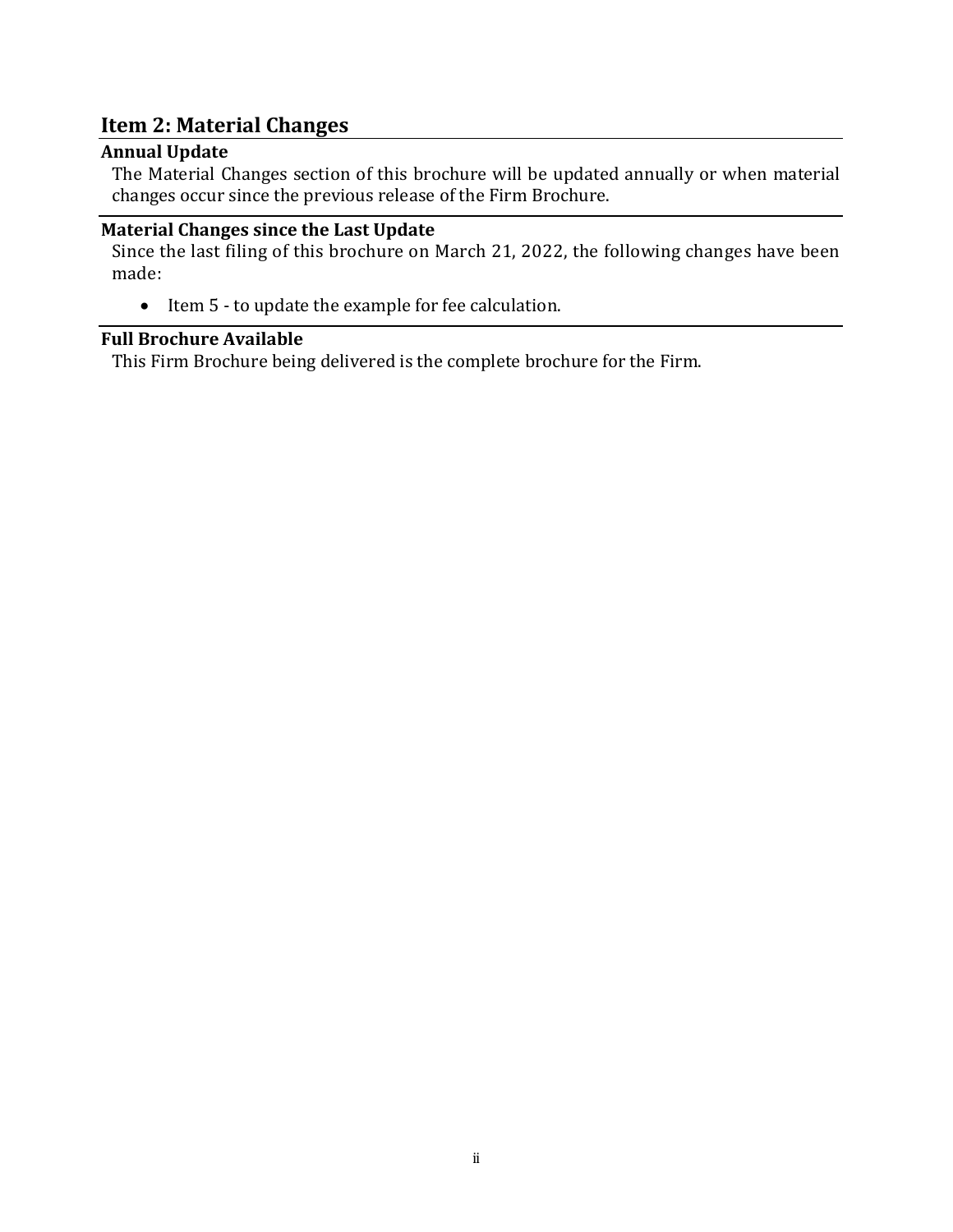# <span id="page-2-0"></span>**Item 3: Table of Contents**

# Form ADV - Part 2A - Firm Brochure

# Item 1: Cover Page

| Item 8: Methods of Analysis, Investment Strategies and Risk of Loss  3 |
|------------------------------------------------------------------------|
|                                                                        |
|                                                                        |
|                                                                        |
|                                                                        |
|                                                                        |
|                                                                        |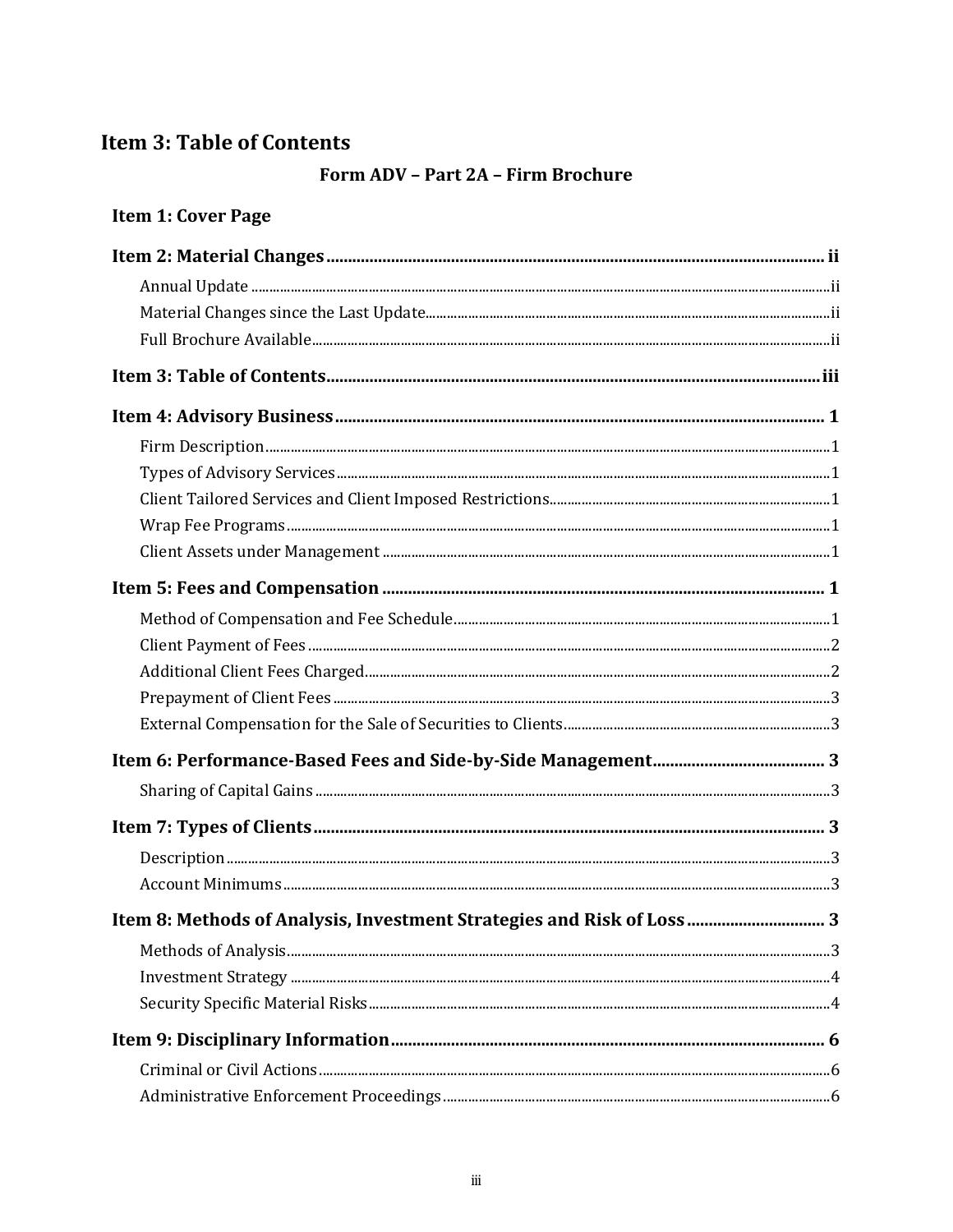| Material Relationships Maintained by this Advisory Business and Conflicts of Interest7        |
|-----------------------------------------------------------------------------------------------|
| Recommendations or Selections of Other Investment Advisors and Conflicts of Interest 7        |
| Item 11: Code of Ethics, Participation or Interest in Client Transactions and Personal        |
|                                                                                               |
| Investment Recommendations Involving a Material Financial Interest and Conflict of Interest 8 |
| Advisory Firm Purchase of Same Securities Recommended to Clients and Conflicts of Interest8   |
| Client Securities Recommendations or Trades and Concurrent Advisory Firm Securities           |
|                                                                                               |
|                                                                                               |
|                                                                                               |
|                                                                                               |
| Schedule for Periodic Review of Client Accounts or Financial Plans and Advisory Persons       |
|                                                                                               |
|                                                                                               |
|                                                                                               |
| Economic Benefits Provided to the Advisory Firm from External Sources and Conflicts of        |
|                                                                                               |
| .10                                                                                           |
|                                                                                               |
|                                                                                               |
|                                                                                               |
|                                                                                               |
|                                                                                               |
|                                                                                               |
|                                                                                               |
|                                                                                               |
| Financial Conditions Reasonably Likely to Impair Advisory Firm's Ability to Meet Commitments  |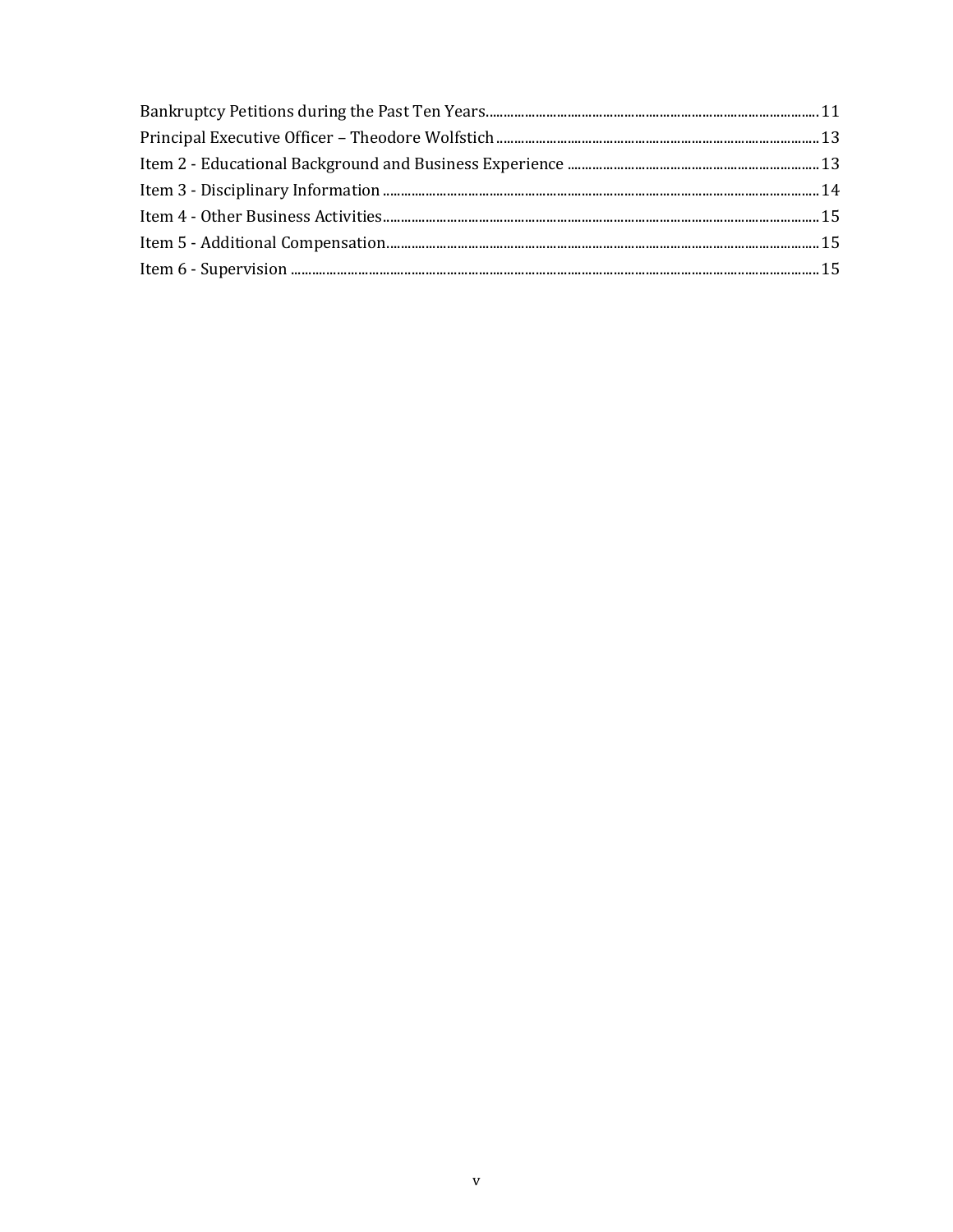# <span id="page-5-0"></span>**Item 4: Advisory Business**

### <span id="page-5-1"></span>**Firm Description**

Wolfstich Capital, LLC ("Wolfstich") was founded in 2007. Theodore Wolfstich is 100% owner.

### <span id="page-5-2"></span>**Types of Advisory Services**

### ASSET MANAGEMENT

Wolfstich offers discretionary asset management services to advisory Clients. Wolfstich will offer Clients ongoing asset management services through determining individual investment goals, time horizons, objectives, and risk tolerance. Investment strategies, investment selection, asset allocation, portfolio monitoring and the overall investment program will be based on the above factors. The Client will authorize Wolfstich discretionary authority to execute selected investment program transactions as stated within the Investment Advisory Agreement.

As part of the recommendations provided, the Client may have a financial plan completed. This may include but is not limited to a thorough review of all applicable topics such as Estate Plans, Investments, Taxes, Qualified Plans, Insurance, Retirement Income, Social Security, and College Planning. If a conflict of interest exists between the interests of Wolfstich and the interests of the Client, the Client is under no obligation to act upon Wolfstich's recommendation. If the Client elects to act on any of the recommendations, the Client is under no obligation to effect the transaction through Wolfstich. This service will be provided at no additional cost to the Client.

### <span id="page-5-3"></span>**Client Tailored Services and Client Imposed Restrictions**

The goals and objectives for each Client are documented in our Client files. Investment strategies are created that reflect the stated goals and objectives. Clients may impose restrictions on investing in certain securities or types of securities. Agreements may not be assigned without written Client consent.

#### <span id="page-5-4"></span>**Wrap Fee Programs**

Wolfstich does not sponsor any wrap fee programs.

#### <span id="page-5-5"></span>**Client Assets under Management**

As of December 31, 2021, Wolfstich had \$130,703,119 in discretionary assets under management and no non-discretionary assets under management.

# <span id="page-5-6"></span>**Item 5: Fees and Compensation**

### <span id="page-5-7"></span>**Method of Compensation and Fee Schedule**

#### ASSET MANAGEMENT

Wolfstich offers discretionary direct asset management services to advisory Clients. Wolfstich charges an annual investment advisory fee based on the total assets under management as follows: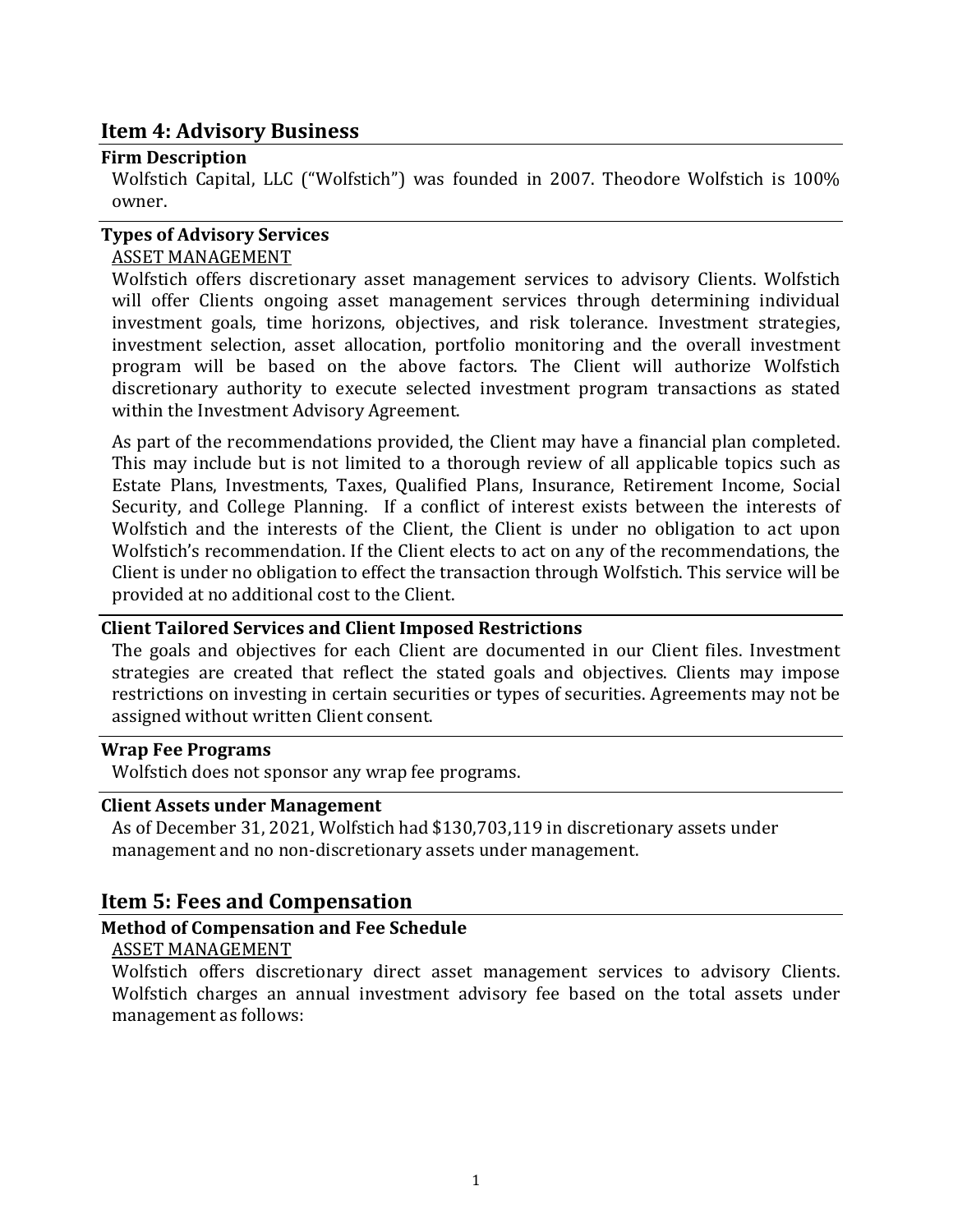<span id="page-6-2"></span>

| Assets Under Management             | Annual Fee | Quarterly Fee |
|-------------------------------------|------------|---------------|
| First \$3,000,000 (\$0-\$3,000,000) | 1.00%      | 0.25%         |
| Over $$3,000,000.01+$               | $0.50\%$   | 0.125%        |

This is a blended fee schedule, the asset management fee is calculated by applying different rates to different portions of the portfolio. Wolfstich may group certain related Client accounts for the purposes of achieving the minimum account size and determining the annualized fee.

# **For example (based on quarterly billing period)**:

Client with \$2,500,000 under management would pay \$6,250.00 on an quarterly basis.

| <b>AUM</b>                                 | <b>Quarterly fee</b> | Total      |
|--------------------------------------------|----------------------|------------|
| First \$2,500,000                          | $x\,0.25\% =$        | \$6,250.00 |
| Grand total for $$6,250.00$<br>the quarter |                      |            |

### The annual fee is negotiable

Fees are billed quarterly in advance based on the amount of assets managed as of the close of business on the last business day of the previous quarter. Lower fees for comparable services may be available from other sources. Clients may terminate their account within five (5) business days of signing the Investment Advisory Agreement with no obligation and without penalty. After five (5) business days, the Client may cancel by providing written notice to Wolfstich and Wolfstich may terminate advisory services with thirty (30) days written notice to the Client. For accounts opened or closed mid-billing period, fees will be prorated based on the days services are provided during the given period. All unpaid earned fees will be due to Wolfstich. Additionally, all unearned fees will be refunded to the Client. Client shall be given thirty (30) days prior written notice of any increase in fees. Any increase in fees will be acknowledged in writing by both parties before any increase in said fees occurs.

#### <span id="page-6-0"></span>**Client Payment of Fees**

Fees for asset management services are deducted from a designated Client account to facilitate billing. The Client must consent in advance to direct debiting of their investment account.

### <span id="page-6-1"></span>**Additional Client Fees Charged**

Custodians may charge transaction fees and other related costs on the purchases or sales of mutual funds, equities, bonds, options and exchange-traded funds. Mutual funds, money market funds and exchange-traded funds also charge internal management fees, which are disclosed in the fund's prospectus. Wolfstich does not receive any compensation from these fees. All of these fees are in addition to the management fee you pay to Wolfstich. For more details on the brokerage practices, see Item 12 of this brochure.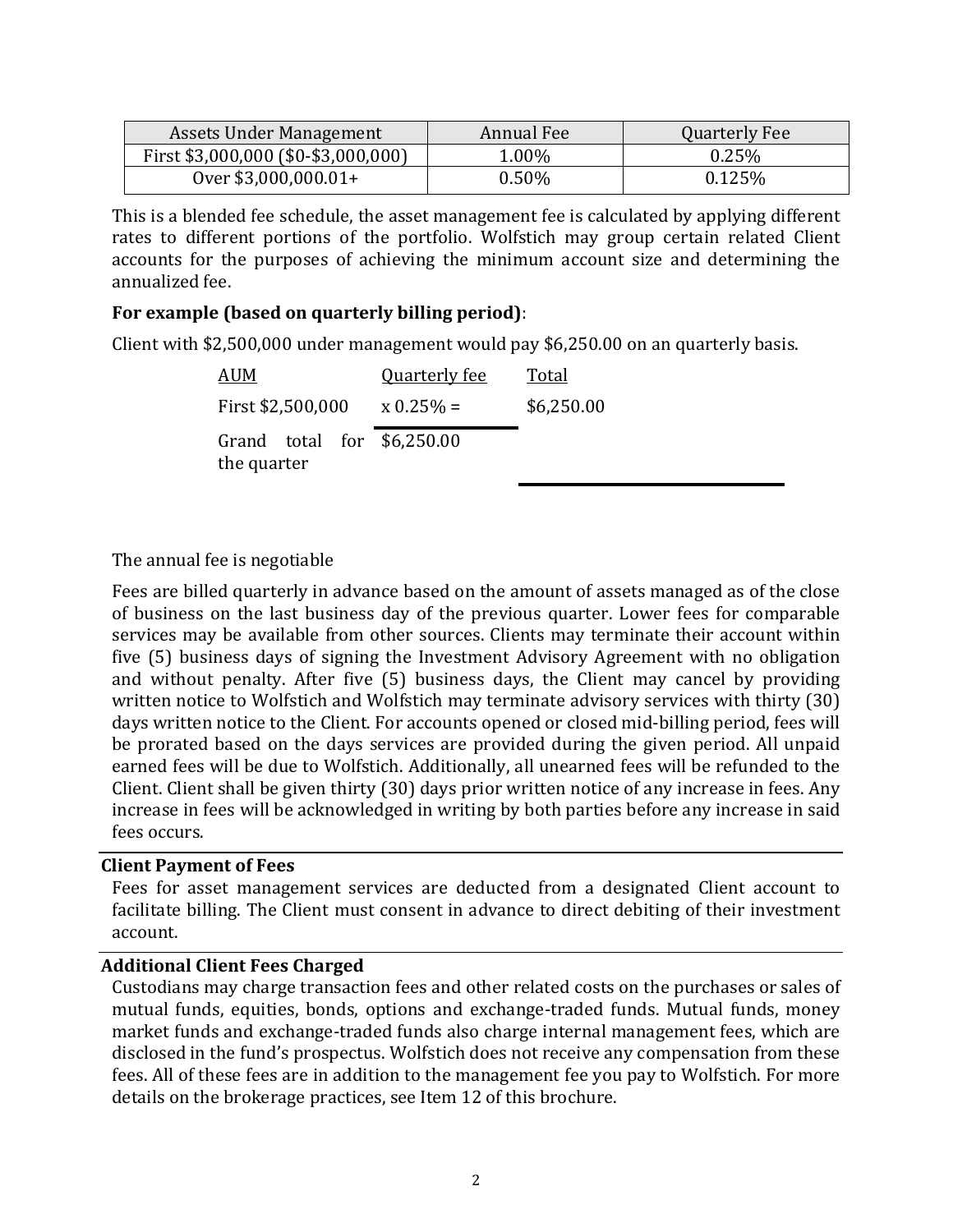### <span id="page-7-8"></span>**Prepayment of Client Fees**

Wolfstich does not require any prepayment of fees of more than \$1,200 per Client and six months or more in advance.

Investment management fees are billed quarterly in advance.

If the Client cancels after five (5) business days, any unearned fees will be refunded to the Client, or any unpaid earned fees will be due to Wolfstich.

### <span id="page-7-0"></span>**External Compensation for the Sale of Securities to Clients**

Wolfstich does not receive any external compensation for the sale of securities to Clients, nor do any of the investment advisor representatives of Wolfstich.

# <span id="page-7-1"></span>**Item 6: Performance-Based Fees and Side-by-Side Management**

#### <span id="page-7-2"></span>**Sharing of Capital Gains**

Fees are not based on a share of the capital gains or capital appreciation of managed securities.

Wolfstich does not use a performance-based fee structure because of the conflict of interest. Performance based compensation may create an incentive for Wolfstich to recommend an investment that may carry a higher degree of risk to the Client.

# <span id="page-7-3"></span>**Item 7: Types of Clients**

### <span id="page-7-4"></span>**Description**

Wolfstich generally provides investment advice to individuals, high net worth individuals, and charitable organizations.

Client relationships vary in scope and length of service.

#### <span id="page-7-5"></span>**Account Minimums**

Wolfstich has a \$1,000,000 minimum to open an account.

# <span id="page-7-6"></span>**Item 8: Methods of Analysis, Investment Strategies and Risk of Loss**

### <span id="page-7-7"></span>**Methods of Analysis**

In accordance with the Investment Plan for each client, Wolfstich Capital designs a portfolio, consisting of some combination of mutual funds,exchange traded funds, or individual equities. Mutual funds, exchange traded funds, and individual equities are generally evaluated and selected based on a variety of factors, including, without limitation, past performance, fee structure, portfolio manager, fund sponsor, overall ratings for safety and returns, and other factors.

Wolfstich Capital's strategic approach is to invest each portfolio in accordance with the Plan that has beendeveloped specifically for each client. Wolfstich Capital is generally a longterm investor, meaning that securities are generally purchased with the expectation that the value of those securities will grow over a relatively long period of time, generally greater than one year.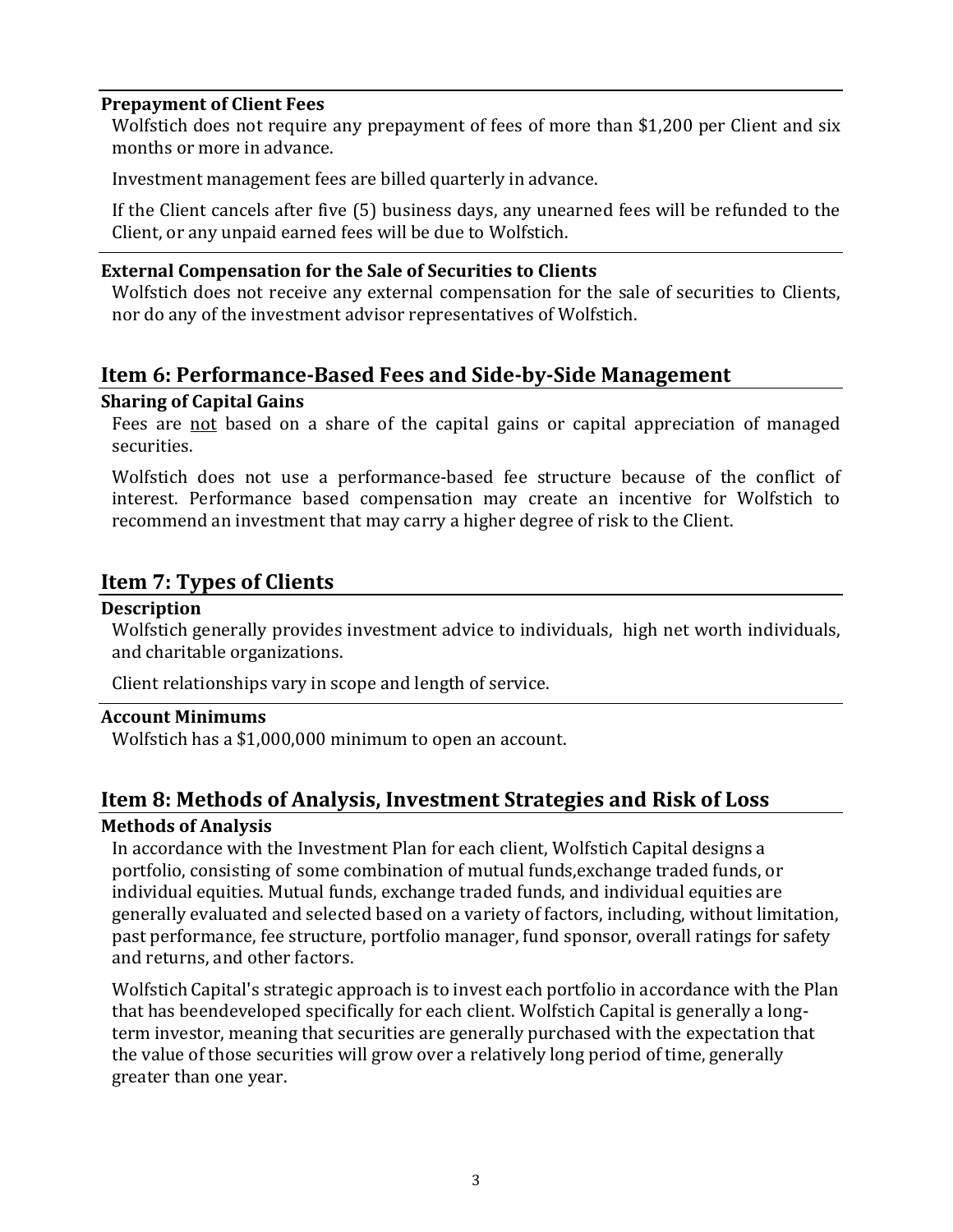### **Investment Strategy**

The investment strategy for a specific Client is based upon the objectives stated by the Client during consultations. The Client may change these objectives at any time by providing written notice to Wolfstich. Each Client executes a Client profile form or similar form that documents their objectives and their desired investment strategy.

Other strategies may include long-term purchases and short-term purchases.

#### <span id="page-8-0"></span>**Security Specific Material Risks**

All investment programs have certain risks that are borne by the investor. Our investment approach constantly keeps the risk of loss in mind. Investors face the following investment risks and should discuss these risks with Wolfstich:

- *Market Risk*: The prices of securities in which clients invest may decline in response to certain events taking place around the world, including those directly involving the companies whose securities are owned by a fund; conditions affecting the general economy; overall market changes; local, regional or global political, social or economic instability; and currency, interest rate and commodity price fluctuations. Investors should have a long-term perspective and be able to tolerate potentially sharp declines in market value.
- *Interest-rate Risk*: Fluctuations in interest rates may cause investment prices to fluctuate. For example, when interest rates rise, yields on existing bonds become less attractive, causing their market values to decline.
- *Inflation Risk*: When any type of inflation is present, a dollar today will buy more than a dollar next year, because purchasing power is eroding at the rate of inflation.
- *Currency Risk*: Overseas investments are subject to fluctuations in the value of the dollar against the currency of the investment's originating country. This is also referred to as exchange rate risk.
- *Reinvestment Risk*: This is the risk that future proceeds from investments may have to be reinvested at a potentially lower rate of return (i.e. interest rate). This primarily relates to fixed income securities.
- *Liquidity Risk*: Liquidity is the ability to readily convert an investment into cash. Generally, assets are more liquid if many traders are interested in a standardized product. For example, Treasury Bills are highly liquid, while real estate properties are not.
- *Management Risk:* The advisor's investment approach may fail to produce the intended results. If the advisor's assumptions regarding the performance of a specific asset class or fund are not realized in the expected time frame, the overall performance of the client's portfolio may suffer.
- *Equity Risk:* Equity securities tend to be more volatile than other investment choices. The value of an individual mutual fund or ETF can be more volatile than the market as a whole. This volatility affects the value of the client's overall portfolio. Small- and mid-cap companies are subject to additional risks. Smaller companies may experience greater volatility, higher failure rates, more limited markets, product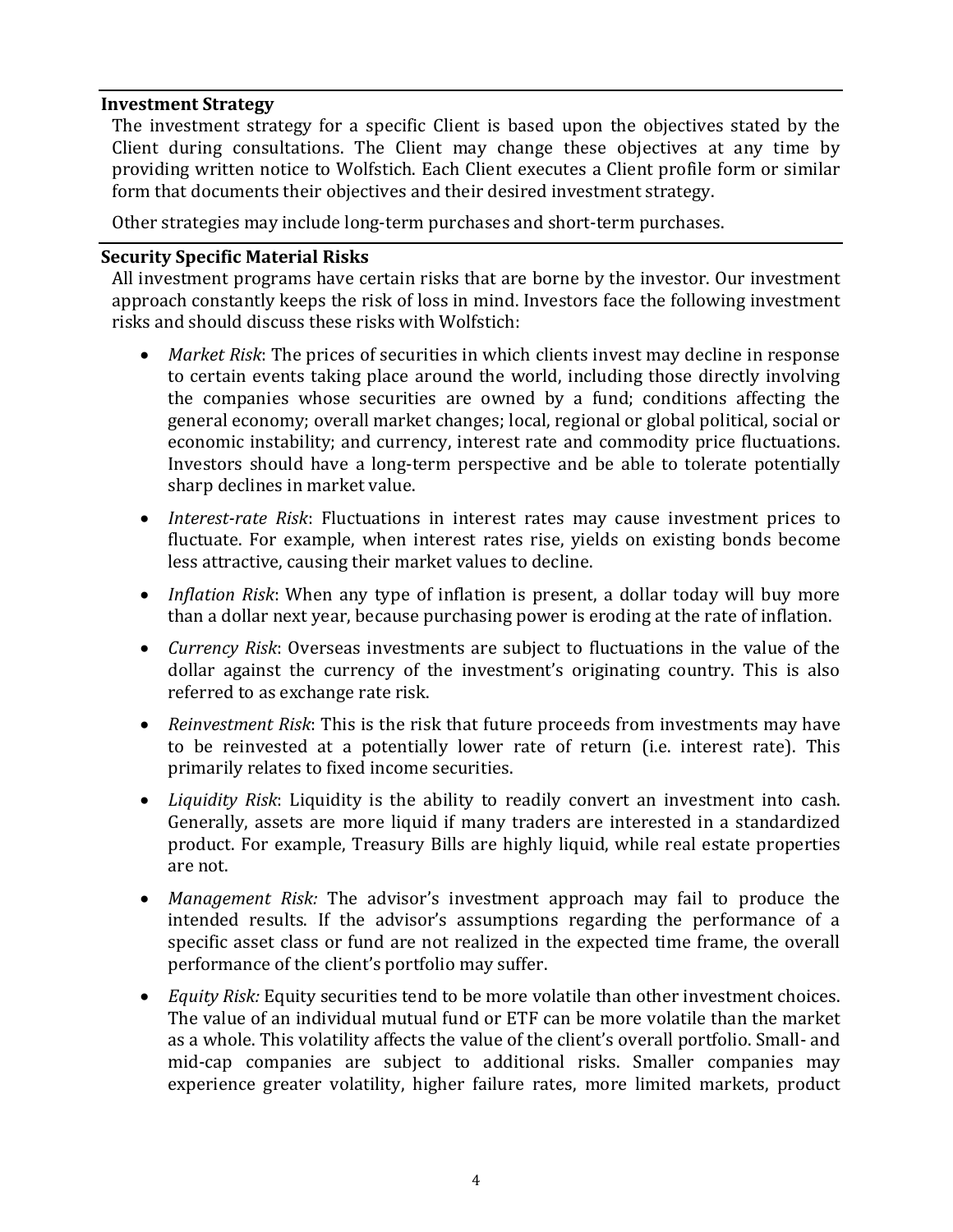lines, financial resources, and less management experience than larger companies. Smaller companies may also have a lower trading volume, which may disproportionately affect their market price, tending to make them fall more in response to selling pressure than is the case with larger companies.

- *Fixed Income Risk:* The issuer of a fixed income security may not be able to make interest and principal payments when due. Generally, the lower the credit rating of a security, the greater the risk that the issuer will default on its obligation. If a rating agency gives a debt security a lower rating, the value of the debt security will decline because investors will demand a higher rate of return. As nominal interest rates rise, the value of fixed income securities held by a fund is likely to decrease. A nominal interest rate is the sum of a real interest rate and an expected inflation rate.
- *Investment Companies Risk:* When a client invests in open end mutual funds or ETFs, the client indirectly bears their proportionate share of any fees and expenses payable directly by those funds. Therefore, the client will incur higher expenses, which may be duplicative. In addition, the client's overall portfolio may be affected by losses of an underlying fund and the level of risk arising from the investment practices of an underlying fund (such as the use of derivatives). ETFs are also subject to the following risks: (i) an ETF's shares may trade at a market price that is above or below their net asset value or (ii) trading of an ETF's shares may be halted if the listing exchange's officials deem such action appropriate, the shares are delisted from the exchange, or the activation of market-wide "circuit breakers" (which are tied to large decreases in stock prices) halts stock trading generally. Adviser has no control over the risks taken by the underlying funds in which client invests.
- *Foreign Securities Risk:* Funds in which clients invest may invest in foreign securities. Foreign securities are subject to additional risks not typically associated with investments in domestic securities. These risks may include, among others, currency risk, country risks (political, diplomatic, regional conflicts, terrorism, war, social and economic instability, currency devaluations and policies that have the effect of limiting or restricting foreign investment or the movement of assets), different trading practices, less government supervision, less publicly available information, limited trading markets and greater volatility. To the extent that underlying funds invest in issuers located in emerging markets, the risk may be heightened by political changes, changes in taxation, or currency controls that could adversely affect the values of these investments. Emerging markets have been more volatile than the markets of developed countries with more mature economies.
- *Long-term purchases*: Long-term investments are those vehicles purchased with the intension of being held for more than one year. Typically the expectation of the investment is to increase in value so that it can eventually be sold for a profit. In addition, there may be an expectation for the investment to provide income. One of the biggest risks associated with long-term investments is volatility, the fluctuations in the financial markets that can cause investments to lose value.
- *Short-term purchases*: Short-term investments are typically held for one year or less. Generally there is not a high expectation for a return or an increase in value. Typically, short-term investments are purchased for the relatively greater degree of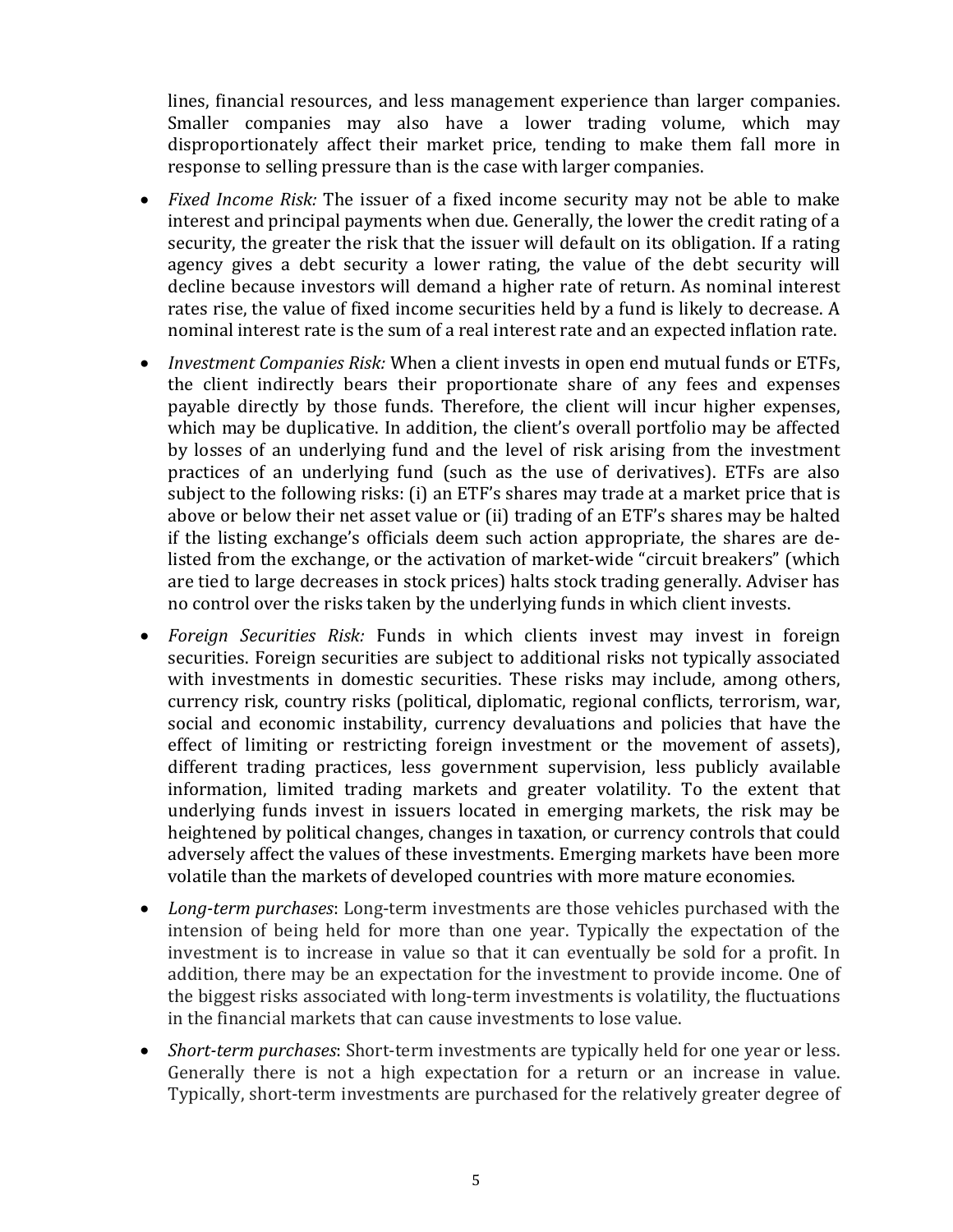<span id="page-10-6"></span>principal protection they are designed to provide. Short-term investment vehicles may be subject to purchasing power risk — the risk that your investment's return will not keep up with inflation.

- *Trading risk*: Investing involves risk, including possible loss of principal. There is no assurance that the investment objective of any fund or investment will be achieved.
- *Foreign Investment Risk*: Investments in foreign securities may be riskier than U.S. investments because of factors such as, unstable international, political and economic conditions, currency fluctuations, foreign controls on investment and currency exchange, foreign governmental control of some issuers, potential confiscatory taxation or nationalization of companies by foreign governments, withholding taxes, a lack of adequate company information, less liquid and more volatile exchanges and/or markets, ineffective or detrimental government regulation, varying accounting standards, political or economic factors that may severely limit business activities, and legal systems or market practices that may permit inequitable treatment of minority and/or non-domestic investors. Investments in emerging markets may involve these and other significant risks such as less mature economic structures and less developed and more thinlytraded securities markets.
- *Bonds*: The risks associated with bonds include the inverse relationship between interest rates and bond prices. As interest rates fall, bond prices rise. Conversely, when interest rates rise, bond prices tend to fall. Investors must also be aware of credit/default risk, corporate bonds aren't guaranteed by the full faith and credit of the U.S. government, but instead depend on the issue's ability to repay the debt.

# <span id="page-10-0"></span>**Item 9: Disciplinary Information**

### <span id="page-10-1"></span>**Criminal or Civil Actions**

Wolfstich and its management have not been involved in any criminal or civil action.

### <span id="page-10-2"></span>**Administrative Enforcement Proceedings**

Wolfstich and its management have not been involved in administrative enforcement proceedings.

### <span id="page-10-3"></span>**Self- Regulatory Organization Enforcement Proceedings**

Wolfstich and its management have not been involved in legal or disciplinary events that are material to a Client's or prospective Client's evaluation of Wolfstich or the integrity of its management.

Pursuant to Mass. Code Regs. 12.205(8)(d), Client can obtain the disciplinary history of Wolfstich or its representatives upon request of the Massachusetts Securities Division.

# <span id="page-10-4"></span>**Item 10: Other Financial Industry Activities and Affiliations**

# <span id="page-10-5"></span>**Broker-Dealer or Representative Registration**

Wolfstich is not registered as a broker-dealer and no affiliated representatives of Wolfstich are registered representatives of a broker-dealer.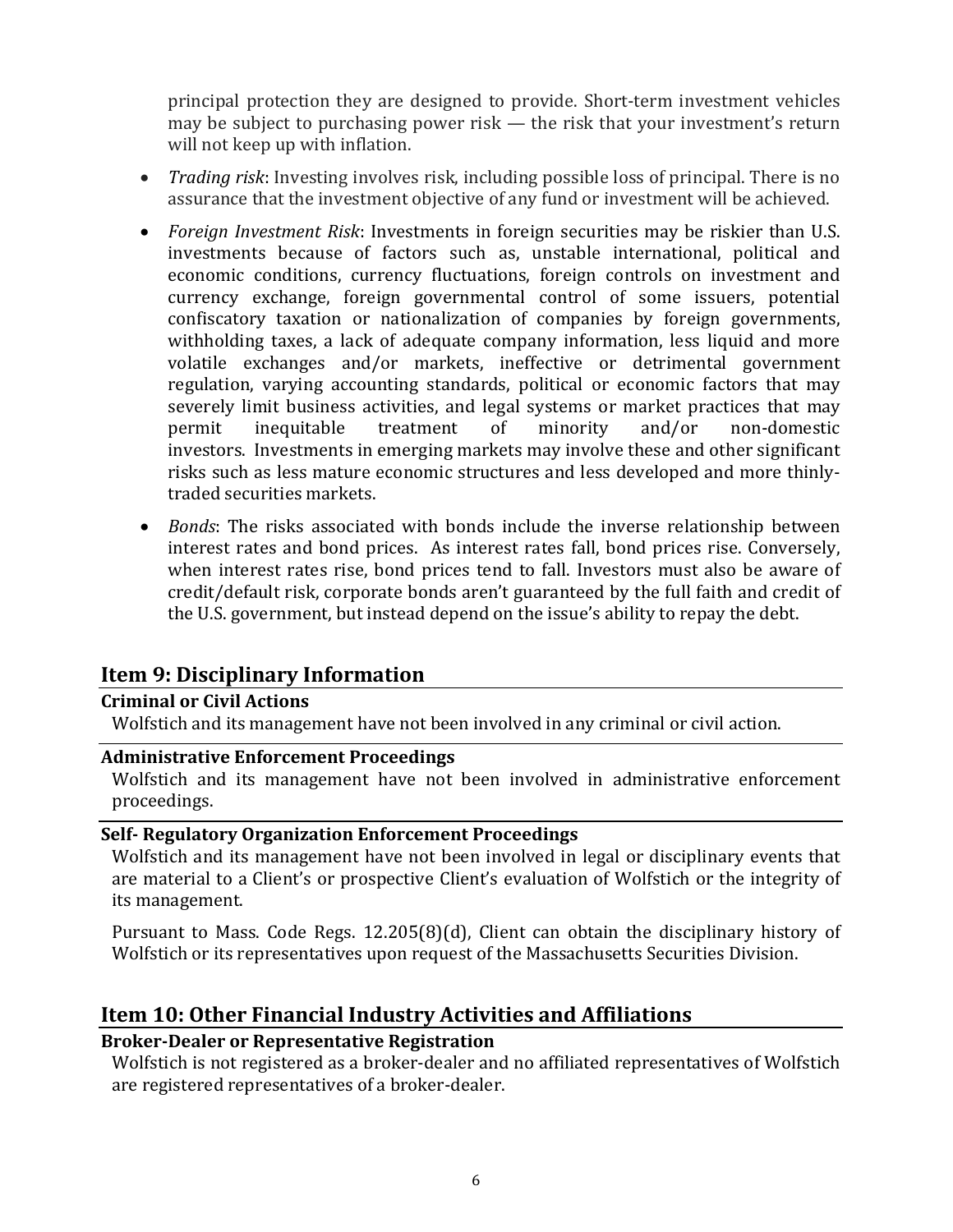### **Futures or Commodity Registration**

Neither Wolfstich nor its affiliated representatives are registered or have an application pending to register as a futures commission merchant, commodity pool operator, or a commodity trading advisor.

#### <span id="page-11-0"></span>**Material Relationships Maintained by this Advisory Business and Conflicts of Interest** Theodore Wolfstich does not have any financial affiliated business to disclose.

As a fiduciary, Wolfstich Capital, LLC has certain legal obligations, including the obligation to act in clients' best interest. Wolfstich Capital, LLC maintains a Business Continuity and Succession Plan and seeks to avoid a disruption of service to clients in the event of an unforeseen loss of key personnel, due to disability or death. To that end, Wolfstich Capital, LLC has entered into a succession agreement with Buckingham Strategic Wealth, LLC, effective March 4, 2021. Wolfstich Capital, LLC can provide additional information to any current or prospective client upon request to Theodore J. Wolfstich, Managing Member at (781) 475-6157 or [ted@wolfstichcapital.com.](mailto:ted@wolfstichcapital.com)

<span id="page-11-1"></span>**Recommendations or Selections of Other Investment Advisors and Conflicts of Interest** Wolfstich does not select or recommend other investment advisors.

# <span id="page-11-2"></span>**Item 11: Code of Ethics, Participation or Interest in Client Transactions and Personal Trading**

### <span id="page-11-3"></span>**Code of Ethics Description**

The affiliated persons (affiliated persons include employees and/or independent contractors) of Wolfstich have committed to a Code of Ethics ("Code"). The purpose of our Code is to set forth standards of conduct expected of Wolfstich affiliated persons and addresses conflicts that may arise. The Code defines acceptable behavior for affiliated persons of Wolfstich. The Code reflects Wolfstich and its supervised persons' responsibility to act in the best interest of their Client.

One area which the Code addresses is when affiliated persons buy or sell securities for their personal accounts and how to mitigate any conflict of interest with our Clients. We do not allow any affiliated persons to use non-public material information for their personal profit or to use internal research for their personal benefit in conflict with the benefit to our Clients.

Wolfstich's policy prohibits any person from acting upon or otherwise misusing non-public or inside information. No advisory representative or other employee, officer or director of Wolfstich may recommend any transaction in a security or its derivative to advisory Clients or engage in personal securities transactions for a security or its derivatives if the advisory representative possesses material, non-public information regarding the security.

Wolfstich's Code is based on the guiding principle that the interests of the Client are our top priority. Wolfstich's officers, directors, advisors, and other affiliated persons have a fiduciary duty to our Clients and must diligently perform that duty to maintain the complete trust and confidence of our Clients. When a conflict arises, it is our obligation to put the Client's interests over the interests of either affiliated persons or the company.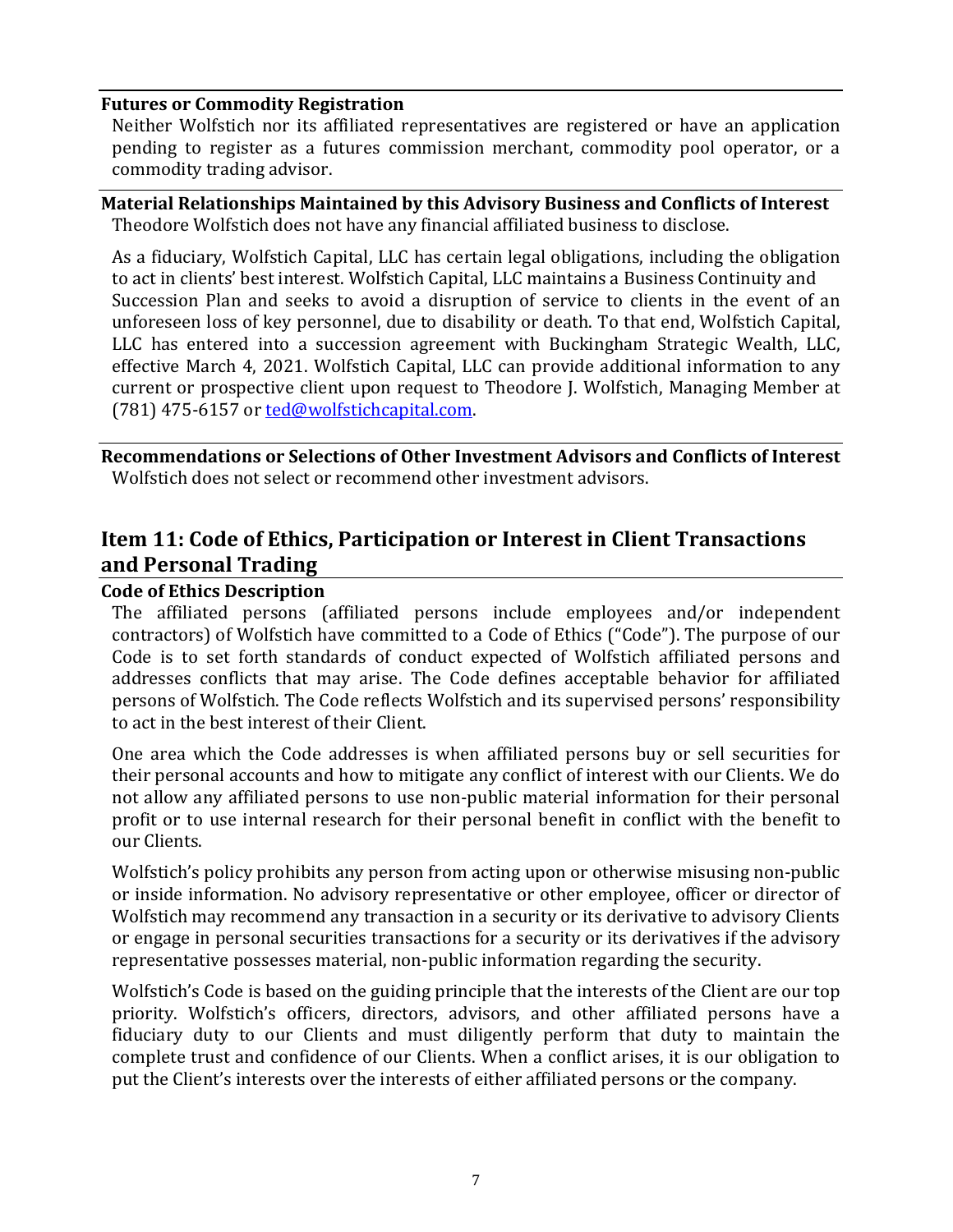The Code applies to "access" persons. "Access" persons are affiliated persons who have access to non-public information regarding any Clients' purchase or sale of securities, or non-public information regarding the portfolio holdings of any reportable fund, who are involved in making securities recommendations to Clients, or who have access to such recommendations that are non-public.

Wolfstich will provide a copy of the Code of Ethics to any Client or prospective Client upon request.

### <span id="page-12-0"></span>**Investment Recommendations Involving a Material Financial Interest and Conflict of Interest**

Wolfstich and its affiliated persons do not recommend to Clients securities in which we have a material financial interest.

### <span id="page-12-1"></span>**Advisory Firm Purchase of Same Securities Recommended to Clients and Conflicts of Interest**

Wolfstich and its affiliated persons may buy or sell securities that are also held by Clients. In order to mitigate conflicts of interest such as trading ahead of Client transactions, affiliated persons are required to disclose all reportable securities transactions as well as provide Wolfstich with copies of their brokerage statements.

The Chief Compliance Officer of Wolfstich is Theodore Wolfstich. He reviews all trades of the affiliated persons each quarter. The personal trading reviews ensure that the personal trading of affiliated persons does not affect the markets and that Clients of the firm receive preferential treatment over associated persons' transactions.

### <span id="page-12-2"></span>**Client Securities Recommendations or Trades and Concurrent Advisory Firm Securities Transactions and Conflicts of Interest**

Wolfstich does not maintain a firm proprietary trading account and does not have a material financial interest in any securities being recommended and therefore no conflicts of interest exist. However, affiliated persons may buy or sell securities at the same time they buy or sell securities for Clients. In order to mitigate conflicts of interest such as front running, affiliated persons are required to disclose all reportable securities transactions as well as provide Wolfstich with copies of their brokerage statements.

The Chief Compliance Officer of Wolfstich is Theodore Wolfstich. He reviews all trades of the affiliated persons each quarter. The personal trading reviews ensure that the personal trading of affiliated persons does not affect the markets and that Clients of the firm receive preferential treatment over associated persons' transactions.

# <span id="page-12-3"></span>**Item 12: Brokerage Practices**

### <span id="page-12-4"></span>**Factors Used to Select Broker-Dealers for Client Transactions**

Wolfstich will recommend the use of a particular broker-dealer based on their duty to seek best execution for the client, meaning they have an obligation to obtain the most favorable terms for a client under the circumstances. The determination of what may constitute best execution and price in the execution of a securities transaction by a broker involves a number of considerations and is subjective. Factors affecting brokerage selection include the overall direct net economic result to the portfolios, the efficiency with which the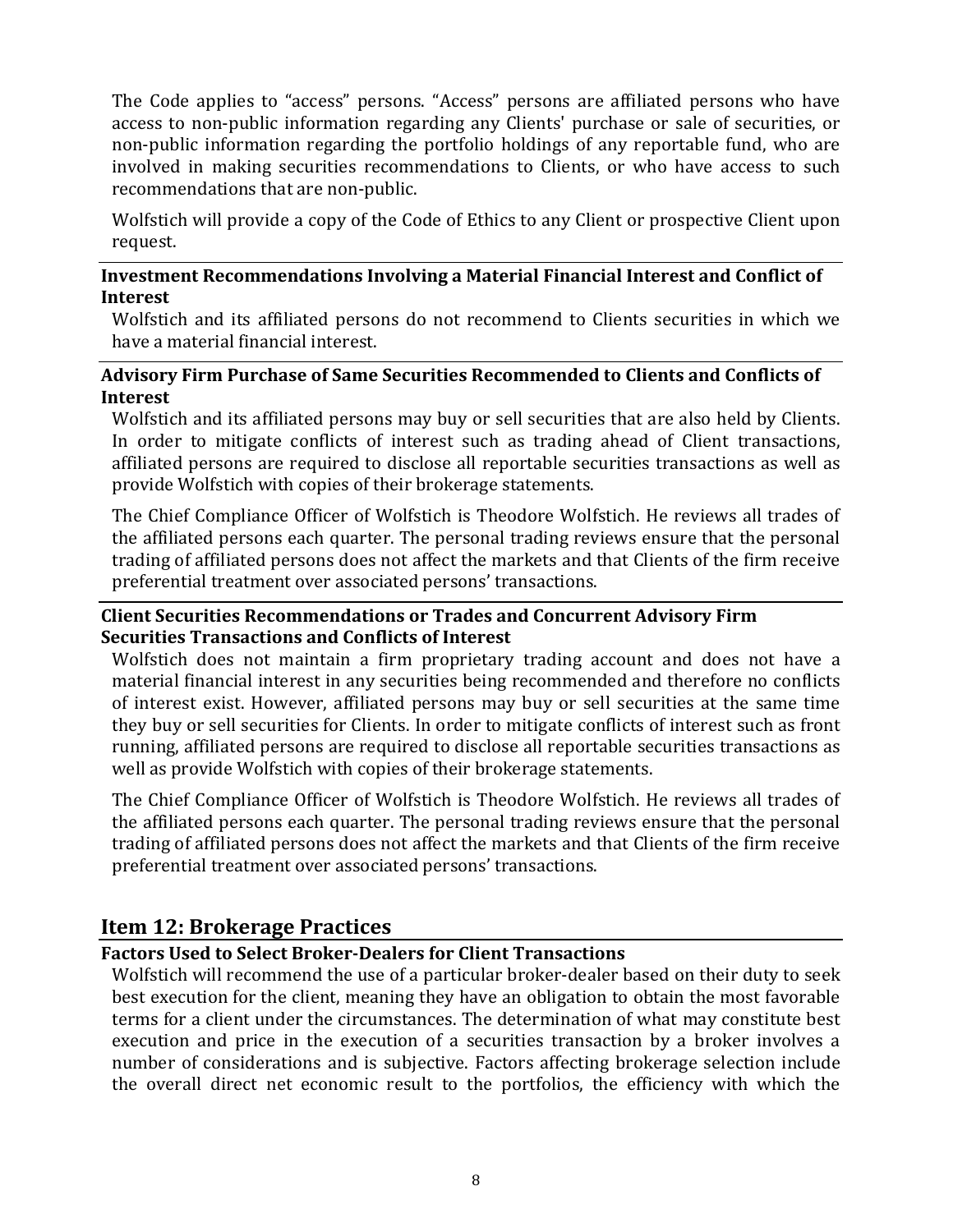<span id="page-13-1"></span>transaction is affected, the ability to effect the transaction where a large block is involved, the operational facilities of the broker-dealer, the value of an ongoing relationship with such broker and the financial strength and stability of the broker. Wolfstich will select appropriate brokers based on a number of factors including but not limited to their relatively low transaction fees and reporting ability. Wolfstich relies on its broker to provide its execution services at the best prices available. Lower fees for comparable services may be available from other sources. Clients pay for any and all custodial fees in addition to the advisory fee charged by Wolfstich. Wolfstich does not receive any portion of the trading fees.

Wolfstich will require the use of TD Ameritrade or Charles Schwab.

- *Research and Other Soft Dollar Benefits*
	- The Securities and Exchange Commission defines soft dollar practices as arrangement under which products or services other than execution services are obtained by Wolfstich from or through a broker-dealer in exchange for directing Client transactions to the broker-dealer. Although Wolfstich has no formal soft dollar arrangements, Wolfstich may receive products, research and/or other services from custodians or broker-dealers connected to client transactions or "soft dollar benefits". As permitted by Section 28(e) of the Securities Exchange Act of 1934, Wolfstich receives economic benefits as a result of commissions generated from securities transactions by the custodian or broker-dealer from the accounts of Wolfstich. Wolfstich cannot ensure that a particular client will benefit from soft dollars or the client's transactions paid for the soft dollar benefits. Wolfstich does not seek to proportionately allocate benefits to client accounts to any soft dollar benefits generated by the accounts.

A conflict of interest exists when Wolfstich receives soft dollars which could result in higher commissions charged to Clients. This conflict is mitigated by the fact that Wolfstich has a fiduciary responsibility to act in the best interest of its Clients and the services received are beneficial to all Clients.

• *Brokerage for Client Referrals*

Wolfstich does not receive client referrals from any custodian or third party in exchange for using that broker-dealer or third party.

• *Directed Brokerage* Wolfstich does not allow directed brokerage accounts.

### <span id="page-13-0"></span>**Aggregating Securities Transactions for Client Accounts**

Wolfstich manages each account separately, and therefore, does not aggregate purchases and sales and other transactions. If orders are not aggregated, some clients purchasing securities around the same time may receive a less favorable price than other clients which may cost clients more money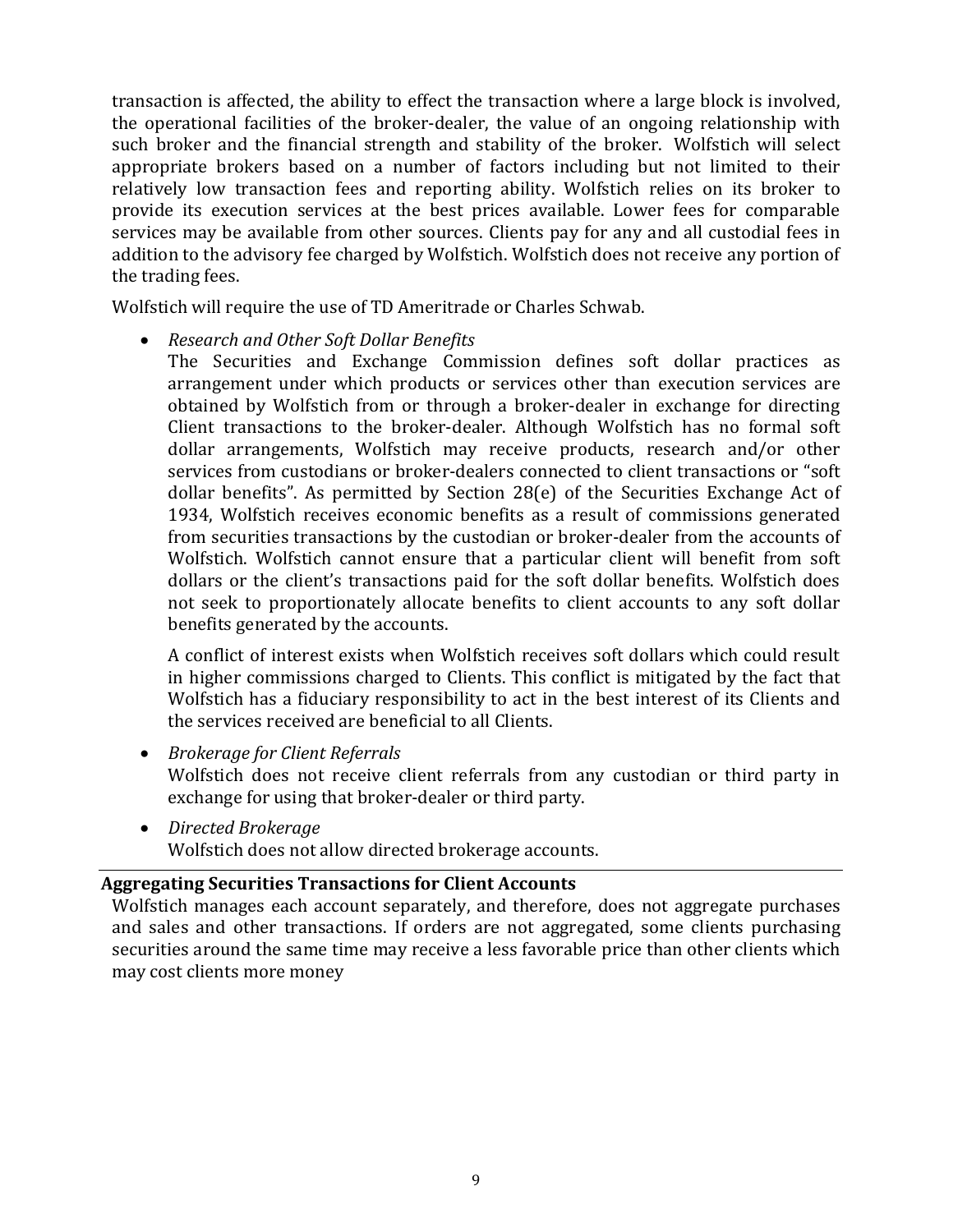# **Item 13: Review of Accounts**

## <span id="page-14-0"></span>**Schedule for Periodic Review of Client Accounts or Financial Plans and Advisory Persons Involved**

Account reviews are performed quarterly by the Chief Compliance Officer of Wolfstich. Account reviews are performed more frequently when market conditions dictate. Reviews of Client accounts include, but are not limited to, a review of Client documented risk tolerance, adherence to account objectives, investment time horizon, and suitability criteria, reviewing target allocations of each asset class to identify if there is an opportunity for rebalancing, and reviewing accounts for tax loss harvesting opportunities.

### <span id="page-14-1"></span>**Review of Client Accounts on Non-Periodic Basis**

Other conditions that may trigger a review of Clients' accounts are changes in the tax laws, new investment information, and changes in a Client's own situation.

### <span id="page-14-2"></span>**Content of Client Provided Reports and Frequency**

Clients receive written account statements no less than quarterly for managed accounts. Account statements are issued by Wolfstich's custodian. Client receives confirmations of each transaction in account from Custodian and an additional statement during any month in which a transaction occurs. Wolfstich does not provide additional reports to Clients.

# <span id="page-14-3"></span>**Item 14: Client Referrals and Other Compensation**

### <span id="page-14-4"></span>**Economic Benefits Provided to the Advisory Firm from External Sources and Conflicts of Interest**

Wolfstich does not receive any economic benefits from external sources.

### <span id="page-14-5"></span>**Advisory Firm Payments for Client Referrals**

Wolfstich does not compensate for Client referrals.

# <span id="page-14-6"></span>**Item 15: Custody**

#### <span id="page-14-7"></span>**Account Statements**

All assets are held at qualified custodians, which means the custodians provide account statements directly to Clients at their address of record at least quarterly. Clients are urged to carefully compare the account statements received directly from their custodians to any documentation or reports prepared by Wolfstich.

Wolfstich is deemed to have limited custody solely because advisory fees are directly deducted from Client's accounts by the custodian on behalf of Wolfstich.

# <span id="page-14-8"></span>**Item 16: Investment Discretion**

### <span id="page-14-9"></span>**Discretionary Authority for Trading**

Wolfstich requires discretionary authority to manage securities accounts on behalf of Clients. Wolfstich has the authority to determine, without obtaining specific Client consent, the securities to be bought or sold, and the amount of the securities to be bought or sold. The client will authorize Wolfstich discretionary authority to execute selected investment program transactions as stated within the Investment Advisory Agreement.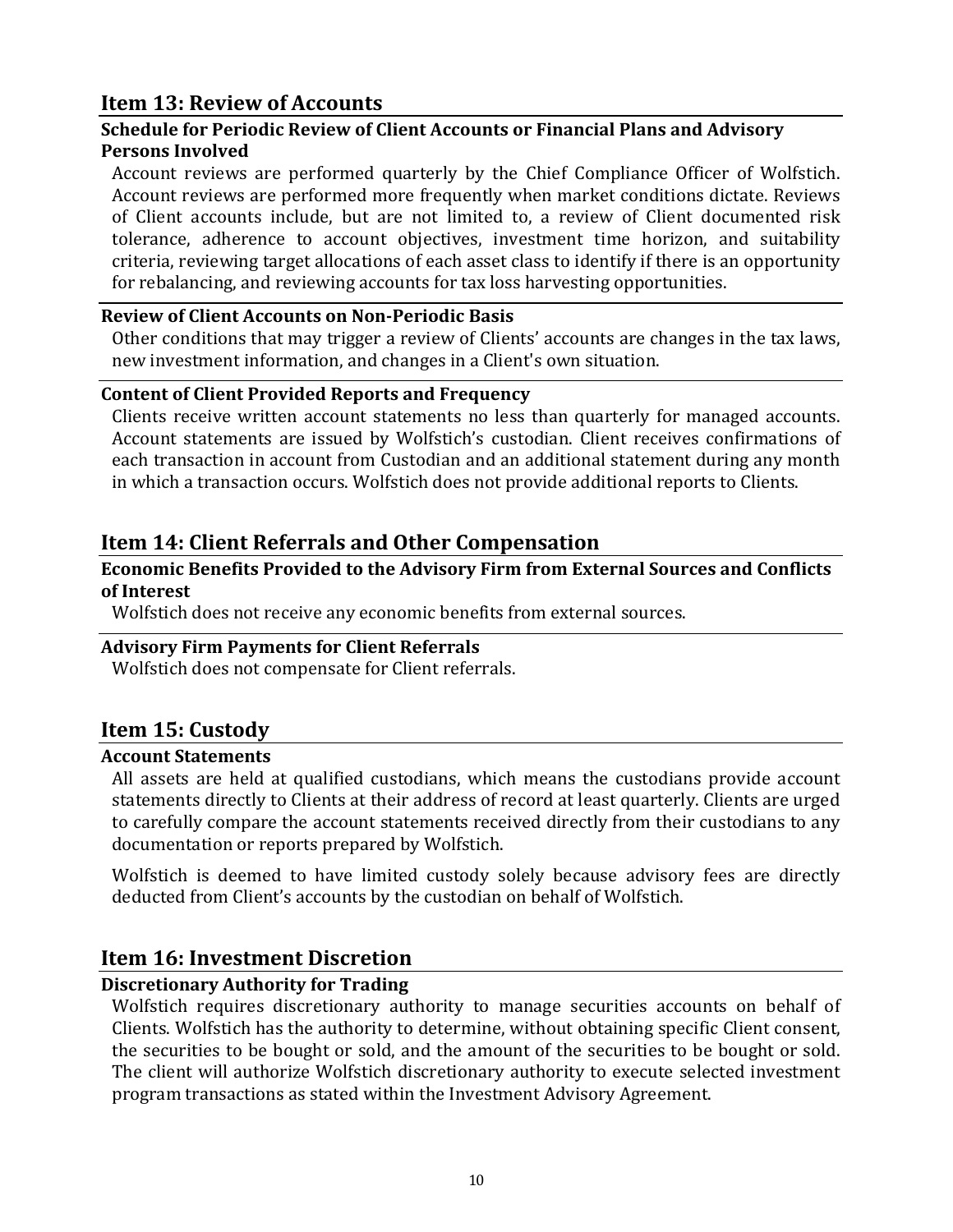Wolfstich allows Clients to place certain restrictions, as outlined in the Client's Investment Policy Statement or similar document. Such restrictions could include only allowing purchases of socially conscious investments. These restrictions must be provided to Wolfstich in writing.

Wolfstich does not receive any portion of the transaction fees or commissions paid by the Client to the custodian.

# <span id="page-15-0"></span>**Item 17: Voting Client Securities**

### <span id="page-15-1"></span>**Proxy Votes**

Wolfstich does not vote proxies on securities. Clients are expected to vote their own proxies. The Client will receive their proxies directly from the custodian of their account or from a transfer agent.

When assistance on voting proxies is requested, Wolfstich will provide recommendations to the Client. If a conflict of interest exists, it will be disclosed to the Client. If the Client requires assistance or has questions, they can reach out to the investment advisor representatives of the firm at the contact information on the cover page of this document.

# <span id="page-15-2"></span>**Item 18: Financial Information**

### <span id="page-15-3"></span>**Balance Sheet**

A balance sheet is not required to be provided to Clients because Wolfstich does not serve as a custodian for Client funds or securities and Wolfstich does not require prepayment of fees of more than \$1,200 per Client and six months or more in advance.

### <span id="page-15-4"></span>**Financial Conditions Reasonably Likely to Impair Advisory Firm's Ability to Meet Commitments to Clients**

Wolfstich has no condition that is reasonably likely to impair our ability to meet contractual commitments to our Clients.

### <span id="page-15-5"></span>**Bankruptcy Petitions during the Past Ten Years**

Wolfstich has not had any bankruptcy petitions in the last ten years.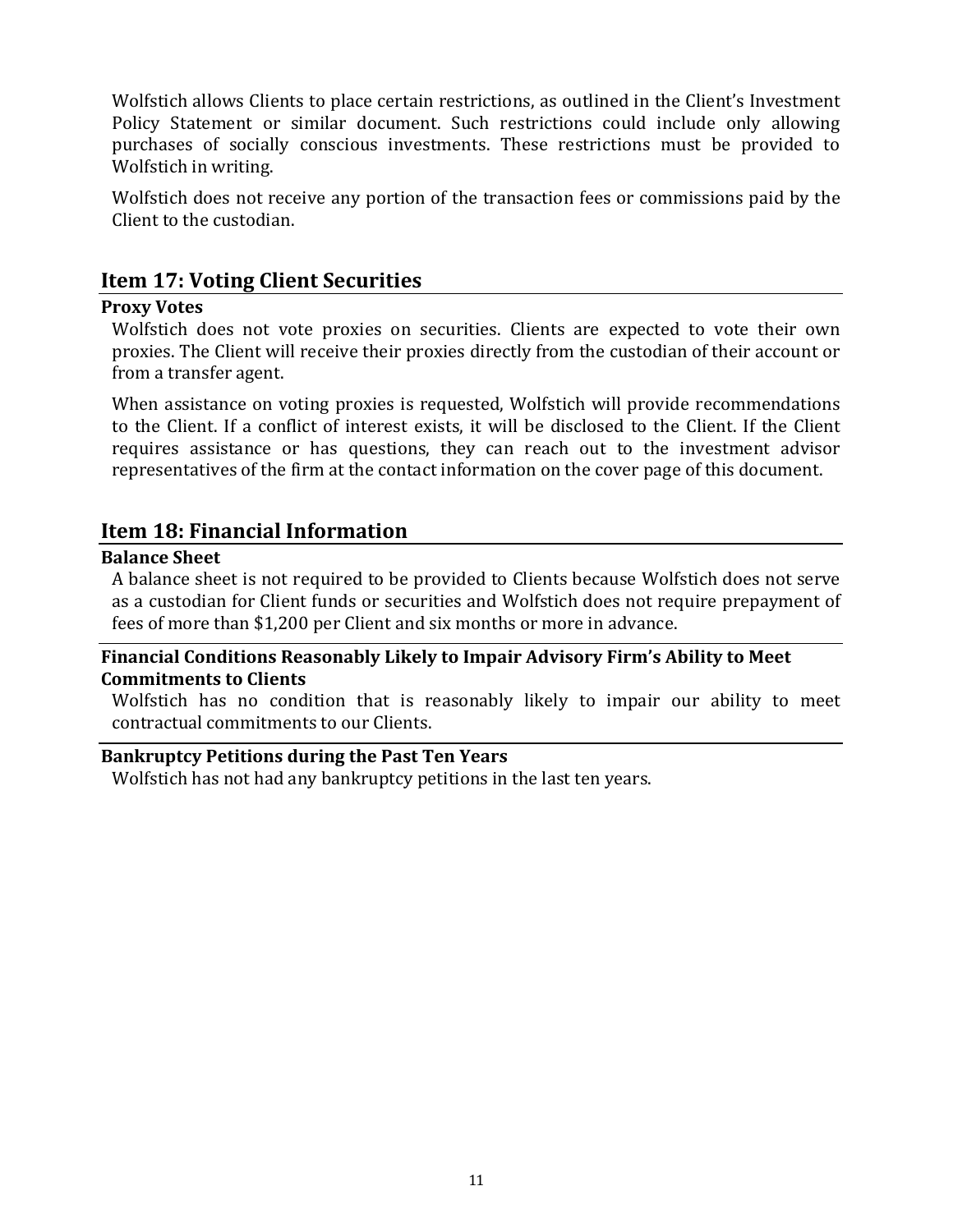Item 1 Cover Page

**SUPER VISED PER SON BRO CH URE** FORM ADV PART 2B

Theodore Wolfstich



# **Wolfstich Capital, LLC**

**Office Address:** 445 Main Street, Suite 303 Medfield, MA 02052 Tel: 781-475-6157

**Website: www.wolfstichcapital.com**

This brochure supplement provides information about Theodore Wolfstich and supplements the Wolfstich Capital, LLC brochure. You should have received a copy of that brochure. Please contact Theodore Wolfstich if you did not receive the brochure or if you have any questions about the contents of this supplement.

Additional information about Theodore Wolfstich (CRD #2739474) is available on the SEC's website a[t www.adviserinfo.sec.gov.](http://www.adviserinfo.sec.gov/)

**MARCH 30, 2022**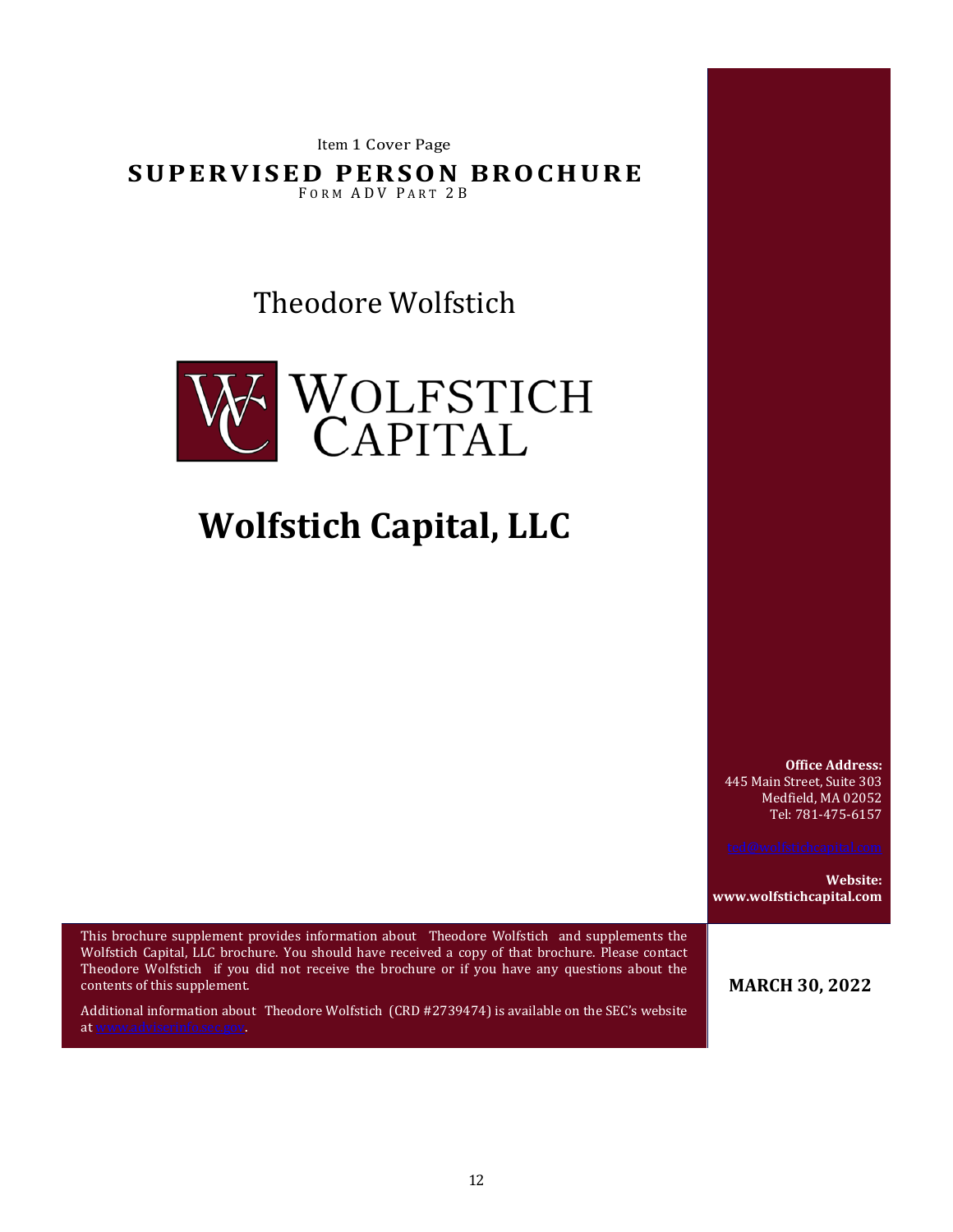# **Brochure Supplement (Part 2B of Form ADV)**

### **Supervised Person Brochure**

### <span id="page-17-0"></span>**Principal Executive Officer – Theodore Wolfstich**

• Year of birth: 1972

## <span id="page-17-1"></span>**Item 2 - Educational Background and Business Experience**

Educational Background:

• State University of New York College at Brockport; Bachelor of Science – Political Science; 1994

Business Experience:

• Wolfstich Capital, LLC.; Managing Member/Investment Advisor Representative/Chief Compliance Officer; 01/2008-Present

### Professional Certifications

*Theodore Wolfstich* has earned certifications and credentials that are required to be explained in further detail.

The CERTIFIED FINANCIAL PLANNER™, CFP® and federally registered CFP (with flame design) marks (collectively, the "CFP® marks") are professional certification marks granted in the United States by Certified Financial Planner Board of Standards, Inc. ("CFP Board").

The CFP® certification is a voluntary certification; no federal or state law or regulation requires financial planners to hold CFP® certification. It is recognized in the United States and a number of other countries for its (1) high standard of professional education; (2) stringent code of conduct and standards of practice; and (3) ethical requirements that govern professional engagements with Clients.

To attain the right to use the CFP® marks, an individual must satisfactorily fulfill the following requirements:

- Education Complete an advanced college-level course of study addressing the financial planning subject areas that CFP Board's studies have determined as necessary for the competent and professional delivery of financial planning services, and attain a Bachelor's Degree from a regionally accredited United States college or university (or its equivalent from a foreign university). CFP Board's financial planning subject areas include insurance planning and risk management, employee benefits planning, investment planning, income tax planning, retirement planning, and estate planning;
- Examination Pass the comprehensive CFP® Certification Examination. The examination includes case studies and Client scenarios designed to test one's ability to correctly diagnose financial planning issues and apply one's knowledge of financial planning to real world circumstances;
- Experience Complete at least three years of full-time financial planning-related experience (or the equivalent, measured as 2,000 hours per year); and
- Ethics Agree to be bound by CFP Board's *Standards of Professional Conduct*, a set of documents outlining the ethical and practice standards for CFP® professionals.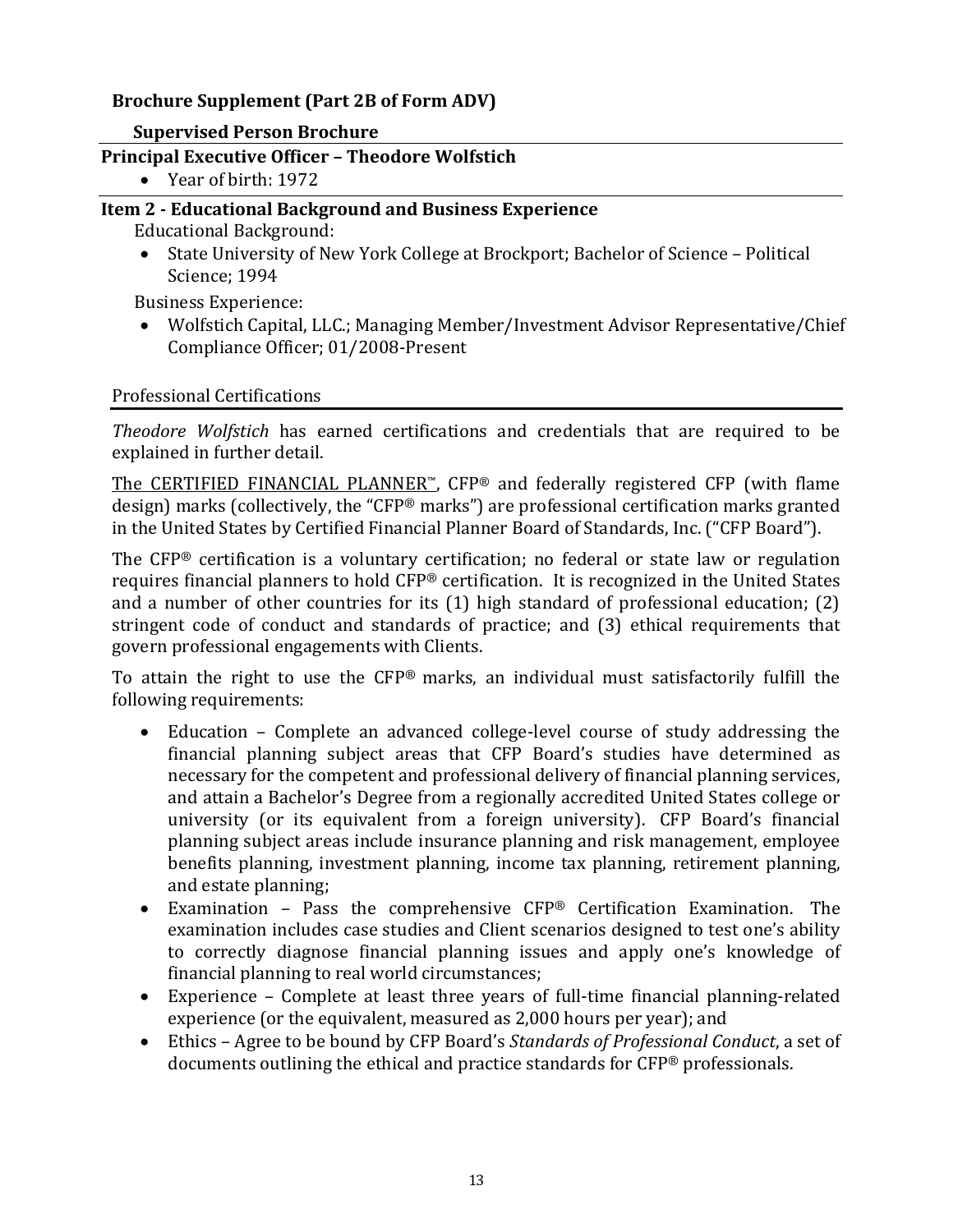Individuals who become certified must complete the following ongoing education and ethics requirements in order to maintain the right to continue to use the CFP® marks:

- Continuing Education Complete 30 hours of continuing education hours every two years, including two hours on the *Code of Ethics* and other parts of the *Standards of Professional Conduct*, to maintain competence and keep up with developments in the financial planning field; and
- Ethics Renew an agreement to be bound by the *Standards of Professional Conduct.*  The *Standards* prominently require that CFP® professionals provide financial planning services at a fiduciary standard of care. This means CFP® professionals must provide financial planning services in the best interests of their Clients. CFP® professionals who fail to comply with the above standards and requirements

may be subject to CFP Board's enforcement process, which could result in suspension or permanent revocation of their CFP® certification.

### <span id="page-18-0"></span>**Item 3 - Disciplinary Information**

- A. Mr. Wolfstich has never been involved in a criminal or civil action in a domestic, foreign or military court of competent jurisdiction for which he:
	- 1. Was convicted of, or pled guilty or nolo contender ("no contest") to (a) any felony; (b) misdemeanor that involved investments or an investment-related business, fraud, false statement or omissions, wrongful taking of property, bribery, perjury, counterfeiting, or extortion; or (c) a conspiracy to commit any of these offenses;
	- 2. Is the named subject of a pending criminal proceeding that involves an investment-related business, fraud, false statements or omissions, wrongful taking of property, bribery, perjury, forgery, counterfeiting, extortion, or a conspiracy to commit any of these offenses;
	- 3. Was found to have been involved in a violation of an investment-related statute or regulation; or
	- 4. Was the subject of any order, judgement or decree permanently or temporarily enjoining, or otherwise limiting, him from engaging in any investment related activity, or from violating any investment-related statute, rule, or order.
- B. Mr. Wolfstich never had an administrative proceeding before the SEC, any other federal regulatory agency, any state regulatory agency, or any foreign financial regulatory authority in which he:
	- 1. Was found to have caused an investment-related business to lose its authorization to do business; or the subject of an order by the agency or authority;
	- 2. Was found to have been involved in a violation of an investment-related statute or regulation or was the subject of an order by the agency or authority (a)denying, suspending or revoking the authorization of the supervised person to act in an investment-related business; (b) barring or suspending his association with an investment-related business; (c) otherwise significantly limiting his investment-related activities; or (d) imposing a civil money penalty of more than \$2,500 on him.